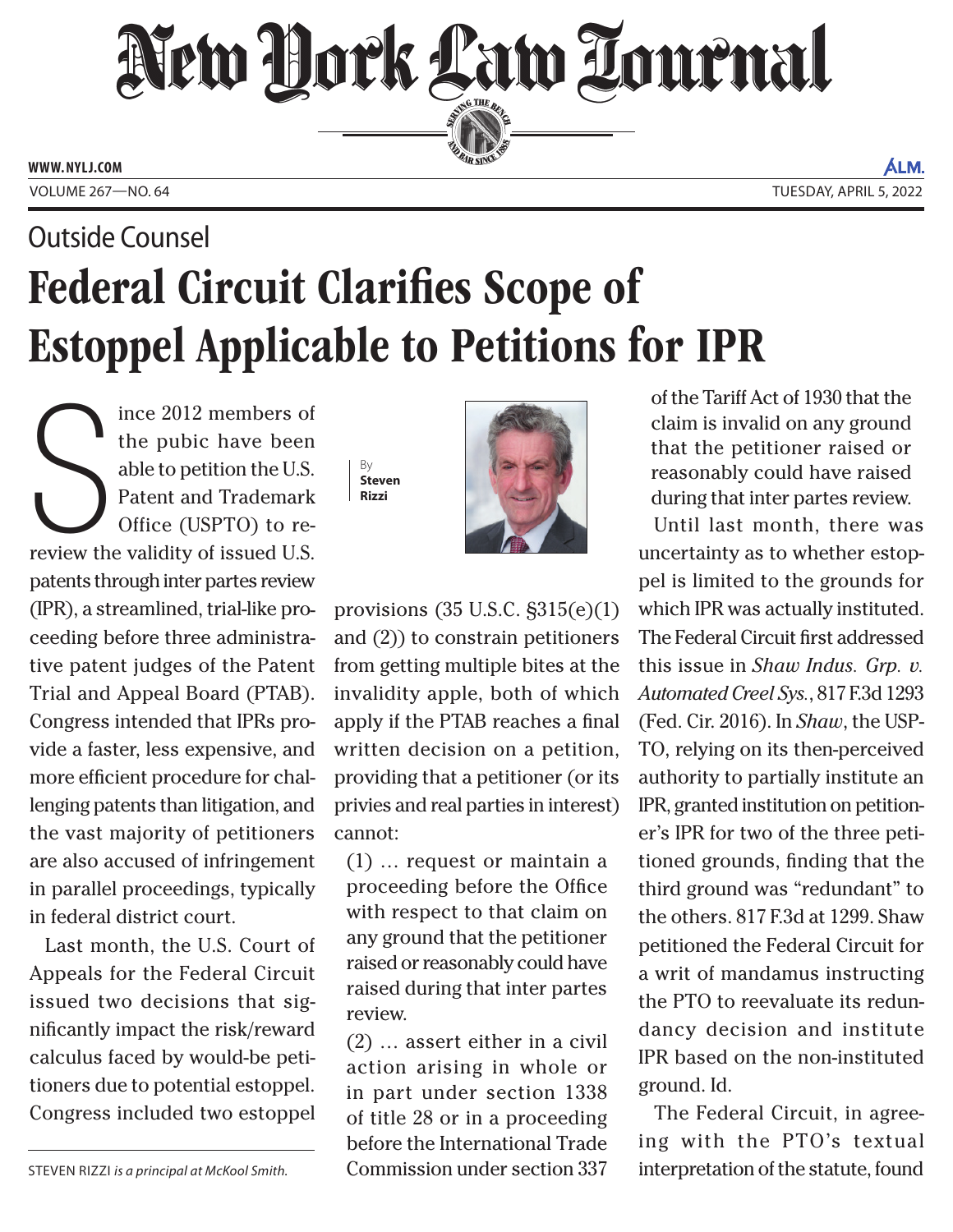that "[t]he IPR does not begin until it is instituted," and therefore, "Shaw did not raise—nor could it have reasonably raised—the [noninstituted] ground during the IPR." Id. at 1300. Although this decision made clear that non-instituted grounds were not subject to the estoppel provision of §315(e), it left open the question whether grounds that were never raised in the petition in the first place were similarly shielded.

Following the ruling in *Shaw*, district courts were split about whether the language of the statute allowed a petitioner to avoid estoppel as to additional arguments that could have been raised in the petition. Some district courts held that petitioners were estopped from making arguments that could have been raised in their IPR petition, while others concluded that estoppel applied only to arguments raised after the institution of an IPR. This split caused confusion and uncertainty as to whether estoppel applied to grounds known to a petitioner but omitted from its petition.

In 2018 the Supreme Court weighed in. Although it did not address §315(e) in its decision in *SAS Inst. v. Iancu*, 138 S. Ct. 1348, 200 L. Ed. 2d 695 (2018), the court made two important rulings that changed the landscape for IPR estoppel. First, the court held "that the petitioner's contentions, not the Director's discretion, define the scope of the litigation all the way from institution through to conclusion." Id. at 1367.

Second, the court held that "[t] here is no room in this scheme for a wholly unmentioned 'partial institution' power that lets the Director select only some challenged claims for decision." Id. at 1358.

As a result, following *SAS*, the PTAB must decide institution with an all-or-nothing approach: either the PTAB grants institution on all

The 'Ethicon' decision includes some helpful guidance to petitioners and patent owners as to the scope of estoppel going forward.

grounds raised in the petition, or denies institution on all grounds raised. No longer may the PTAB institute IPRs on only some of the grounds raised by the petitioner.

On Feb. 4, 2022, the U.S. Court of Appeals for the Federal Circuit revisited its holding in *Shaw* in view of the Supreme Court's decision in *SAS. California Inst. of Tech. v. Broadcom Ltd.*, 25 F.4th 976, Nos. 2020-2222, 2021-1527 (Fed. Cir. Feb. 4, 2022) (modified, Feb. 22, 2022). In *Caltech*, Apple and Broadcom challenged Caltech's patents in district court on grounds the PTAB did not address in its earlier instituted IPR decisions. Slip op. at \*20.

The district court held that these challenges were barred by estoppel because Apple and Broadcom were aware of the prior art references at the time they filed their IPR petitions, and reasonably could have raised them in those petitions, even if they could not have been raised in the proceedings post-institution. Id.

The case thus presented the issue of whether grounds omitted from an IPR petition are subject to the estoppel provision of §315(e) (2). In affirming the district court's estoppel ruling, the Federal Circuit held that: "[E]stoppel applies not just to claims and grounds asserted in the petition and instituted for consideration by the Board, but to all grounds not stated in the petition but which reasonably could have been asserted against the claims included in the petition." Id. at \*23.

The court relied on *SAS*'s ruling "that there is no partial institution authority conferred on the Board by the America Invents Act and that it is the petition, not the institution decision, that defines the scope of the IPR." Id. at \*22. The court thus took the unusual step of overruling *Shaw* in a threejudge panel decision: "Given the statutory interpretation in SAS, any ground that could have been raised in a petition is a ground